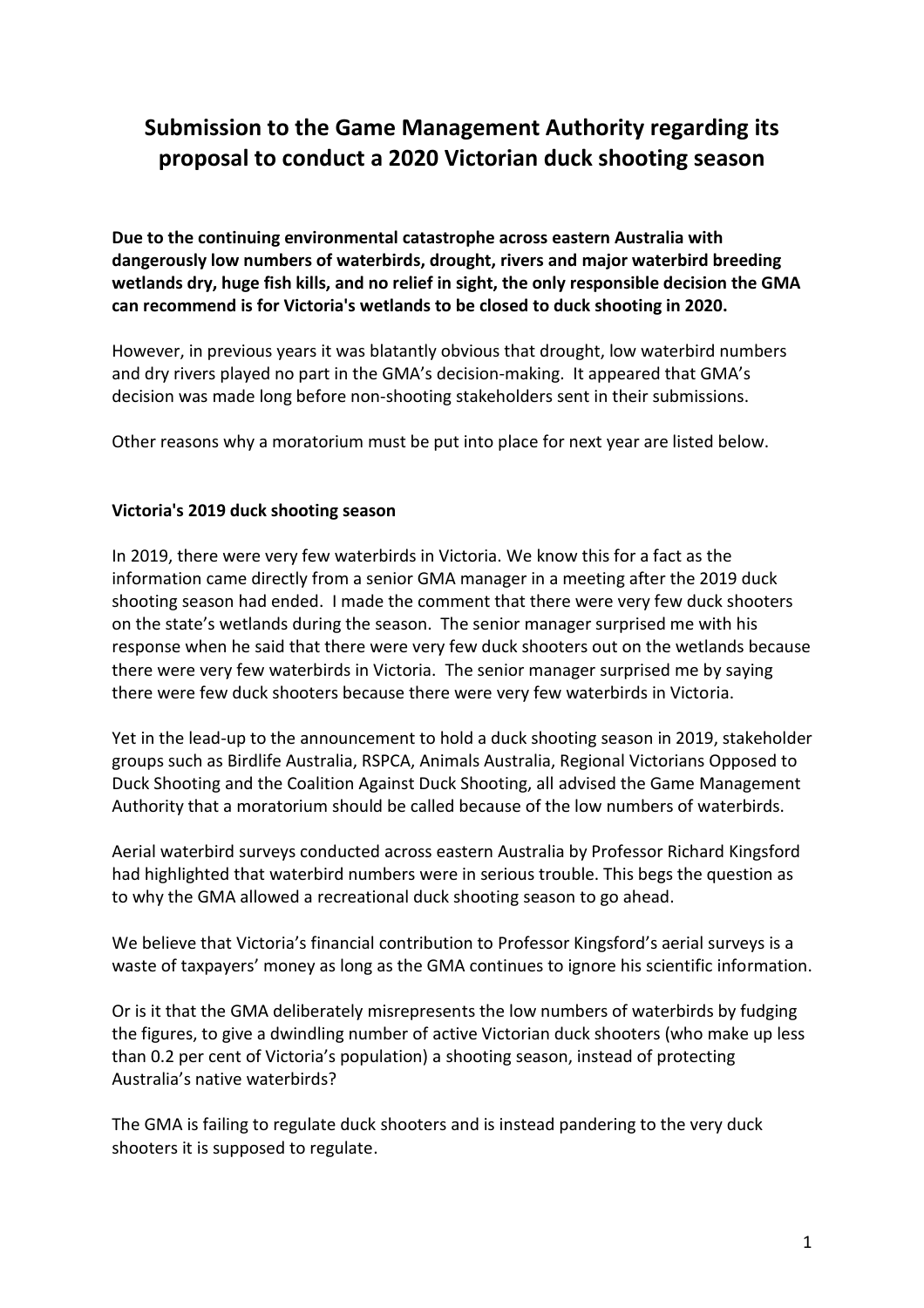#### **Pegasus Report condemns GMA**

The 2018 Pegasus Report following the massacre of waterbirds, including protected and threatened species, at the Ramsar-listed Koorangie Marshes, was scathing of the GMA's failure to regulate and enforce compliance with the law.

The only reason the 2017 Koorangie Marshes massacre was exposed to the public was because our rescue and enforcement teams were out on the Marshes with the shooters. The illegal massacre led to extensive media coverage.

The 2017 massacre occurred in front of a record contingent of GMA compliance officers, Parks Victoria and Victoria Police, who were forced to remain on shore because of Occupational Health and Safety Regulations. It's impossible for the authorities to see what is taking place on a wetland when they are forced to stand on shore.

This was not the first massacre to take place in Victoria. Following a previous slaughter at the Box Flat wetland in northwest Victoria in 2012, which was hushed up by the authorities, we exposed the 2013 Box Flat massacre to the media and the public, after being tipped off.

In 2012, Magistrate Peter Mealy, in a case brought against five rescuers, commented that he was "surprised" members of the public had to provide veterinary care when he thought this would have been the government's role.

The Coalition Against Duck Shooting believes it's time to call for a Royal Commission to investigate the violence, cruelty and abuse that native waterbirds are forced to endure at the hands of duck shooters, and the failure of the GMA to regulate and enforce the law.

The Royal Commission into banking was contemptuous of the regulator ASIC. Instead of protecting the banks' clients, the regulator was in bed with those it was supposed to regulate. The same applied to the building regulators who were caught out when the cladding scandal hit the headlines, highlighting how the regulators were protecting the interests of developers and builders instead of protecting the interests of the public who were entering into the biggest financial contracts of their lives. In the same way, the GMA falls down in its regulatory and enforcement duties.

During a recent board meeting, the GMA's Chairperson (a long-time duck shooter), was asked whether he thought he could pass an accuracy test if one was introduced before duck shooters were allowed out onto the wetlands. He said that he didn't know. If the Chairperson, who is an experienced duck shooter, didn't know if he could pass an accuracy test, one must wonder about the skills of other duck shooters. Maybe this is the reason why an accuracy test has never been introduced.

Due to the nature of a shotgun, cruelty takes place immediately a duck shooter pulls the trigger. It's totally unacceptable that the RSPCA has been banned from the wetlands. The only reason the GMA would want the anti-cruelty organisation banned from the wetlands would be to protect duck shooters from cruelty prosecutions. The RSPCA has also been banned from taking its high-tech mobile veterinary clinic out to the wetlands to treat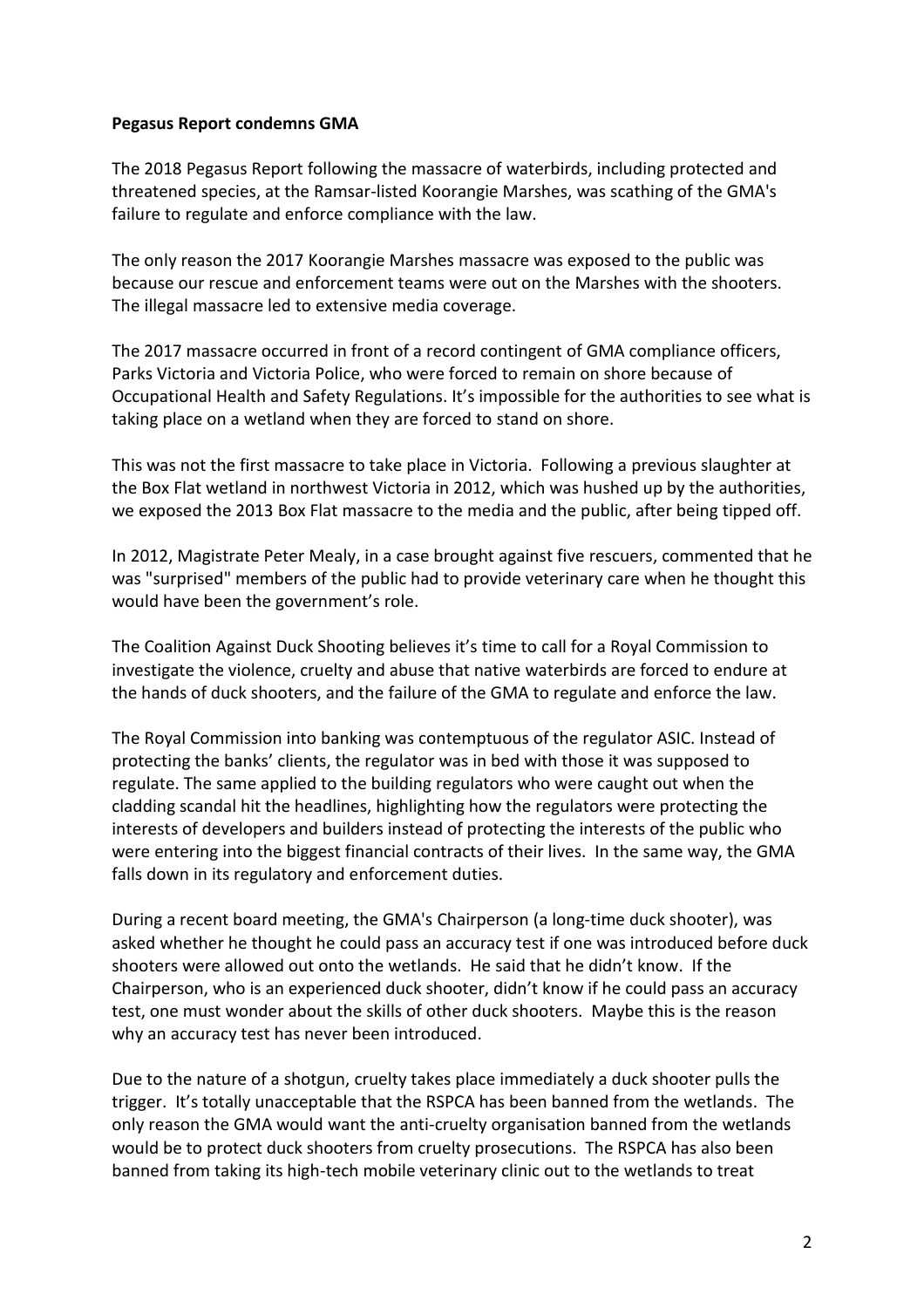wounded and abused native waterbirds. This job is left to concerned and compassionate veterinarians who volunteer their services to ease the pain and suffering of wounded birds.

## **GMA fails the 'pub test' on cruelty and abuse of native waterbirds**

Following the damning findings of the 2018 Pegasus Report, the GMA remains unwilling to prosecute duck shooters, even when handed clear video images of obvious cruelty and abuse.

The GMA's stated excuse is that it's difficult to find a professional expert qualified to determine whether the cruelty images provided to the GMA are, in fact, cruelty images. The GMA knows very well that the videos do in fact show cruelty, but they are trying to obfuscate in order to avoid prosecuting duck shooters.

Do in fact show cruelty. Surely the RSPCA has any number of professional experts who could make a judgement call as to whether a cruelty offence has taken place. Instead of this continual negative response to prosecution, it's time for the GMA to be proactive in prosecuting duck shooters for cruelty.

Unless the GMA is prepared to prosecute duck shooters featured in the 2019 cruelty videos, there is no point in our enforcement team bothering to approach and work with the regulator. In future, our rescuers will bypass the GMA in favour of mainstream news coverage and social media.

## **GMA board members' serious conflicts of interest**

GMA board members who have, or have had, a serious conflict of interest include a former CEO of Field & Game Australia (FGA). In 2009, the shooting organisation was investigated for water theft during the millennium drought, just before the opening of the 2009 duck shooting season. Water had been illegally siphoned from the Latrobe River to fill FGA's private shooting wetland, Heart Morass, near Sale. Southern Rural Water investigated and laid charges. The FGA didn't fight the charges and instead, its wetland manager pleaded guilty to water theft in the Sale Magistrates' Court on 23 June 2009. In spite of the prosecution, FGA's then CEO was later appointed to a position on GMA's board. He held this position for a number of years.

Another GMA board member showed his cowboy cavalier attitude to our native waterbirds when he bragged on a shooters' internet site about shooting 250 birds before 8am on the opening of the 1974 duck shooting season. While this event sounds totally implausible, the board member has since admitted it is correct. You may wonder why this is important today. But it is still relevant because by bragging about the incident on social media, it highlights the cowboy mentality of this current GMA board member.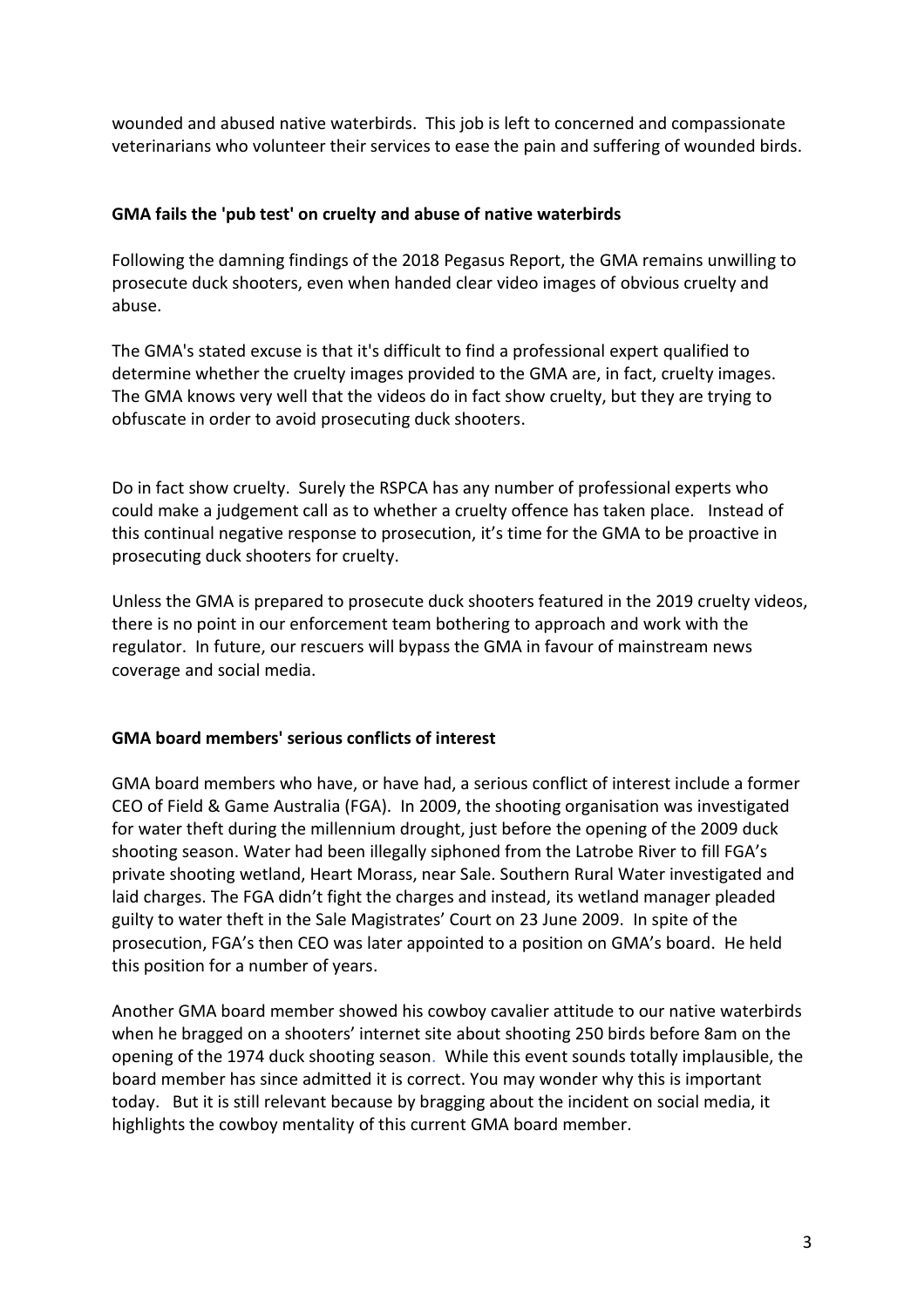Duck shooters claim they only shoot for food. If this were true, then the GMA board member who shot 250 waterbirds before 8am, must have been exceptionally hungry that morning.

Also, if duck shooters only shoot for food, why wasn't Heart Morass closed to duck shooting in 2019, following the EPA warnings that birds there, (and at other nearby wetlands), had high levels of toxins from PFAS used in firefighting, and should not be consumed?

#### **Data FAIL – honest mistake, or fudging the figures?**

The first version of the GMA's 2019 publication, *Estimate of duck and Stubble Quail Harvest in Victoria for 2019* section 4.1, stated that an estimated 5,401 active duck shooters hunted during the 2019 duck shooting season.

Yet this figure was quietly changed in later editions of the publication, increasing the numbers of active duck shooters to an estimated 13,550. Even this higher figure means that active duck shooters still only represent the miniscule figure of just 0.2 per cent of Victoria's population. It is no wonder that regional towns situated near duck shooting wetlands are in serious financial trouble.

Was this discrepancy an honest mistake by the GMA, or have the figures been fudged to make it look like there were more shooters out on the wetlands in 2019 than there really were? (It is surprising that this discrepancy was only picked up by the non-shooting stakeholder groups. One would have thought that a multi-million-dollar statutory authority that employs highly-paid professionals, would have noticed the error.)

The GMA reported that duck shooters killed an estimated 238,000 native birds in 2019. Since duck numbers were so low, they must have shot every bird in Victoria. Or were the numbers of duck shooters artificially inflated to match the GMA's figures of birds supposedly shot? Or was it just sloppy work by the GMA?

## **There is no doubt that the shooting organisations will continue to push for a duck shooting season in 2020, no matter how few waterbirds are on the state's drying wetlands.**

In 2017, as an example that backfired on the shooters, FGA lobbied for the Koorangie Marshes to be left open to shooting even after threatened Freckled and Blue-billed Ducks were sighted. The shooters argued that because they had passed the Waterfowl Identification Test, the threatened birds would be safe. The GMA made the mistake of leaving the Marshes open to shooting. However, rescuers recovered 140 illegally shot threatened Freckled Ducks and 43 illegally shot threatened Blue-billed Ducks, plus other protected species, following the massacre that took place on that opening morning.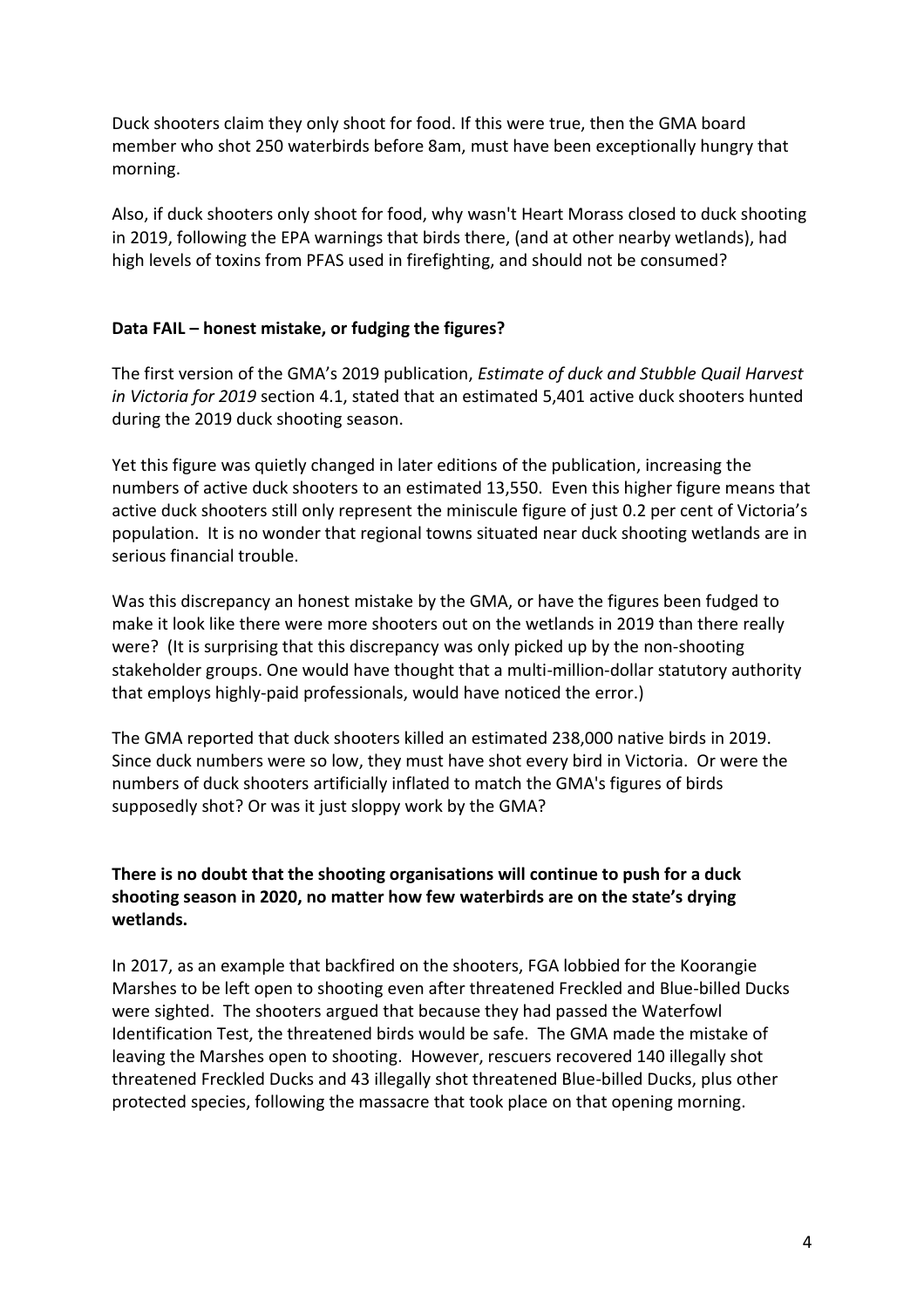This out-of-control massacre led the government to instigate the independent Pegasus Report which was scathing of the GMA's failure to regulate duck shooting and enforce the law.

#### **Latest data shows waterbirds in crisis**

The latest data from the Eastern Australian Waterbird Survey (EAWS) shows that waterbird populations have plummeted, on a long-term continuum, to a record low of approximately 10 per cent of their numbers in 1983 when these annual surveys began.

In addition, the Bureau of Meteorology (BOM) has predicted more extreme heat, drought and bushfire conditions for Victoria and southeast Australia.

The GMA recognises the extremely dry and worsening conditions, and the serious decline in waterbird populations, including lack of breeding and habitat availability. The GMA states:

- 'Victoria has experienced "below" to "very much below" average rainfall for most of the state.
- 'A positive IOD, negative SAM and delay to the onset of the monsoon are contributing to the prediction for a hotter and drier summer for eastern Australia. Should this occur, waterbird habitat availability will continue to decline.
- 'Waterbird abundance, breeding and habitat availability are showing long-term declines.
- 'Excluding 2016, there has been very little large-scale waterbird breeding since 2013 and the existing populations constitute core breeding stock.'

With the huge loss of around 90 per cent of Australia's waterbirds since the mid-1980s, and the outlook for hotter and drier conditions over summer, waterbirds in Victoria need sanctuary and protection.

Because of drought and low bird numbers, conditions are now worse than when seasons were cancelled in 2003, 2007 and 2008.

It is likely that the shooting organisations will try to justify a 2020 duck shooting season by arguing there are plenty of birds in Victoria. But if this is the case, it will be due to birds escaping the drought and bushfires in NSW and Queensland and with major waterbird breeding areas in NSW, such as the Menindee Lakes and Macquarie Marshes completely dry, it is important that adult breeding birds can take refuge in Victoria until conditions improve.

Duck shooters should not be permitted on artificially filled wetlands. These wetlands act as sanctuaries for birds escaping the drought in other states and firing at them would equate to 'canned hunting'.